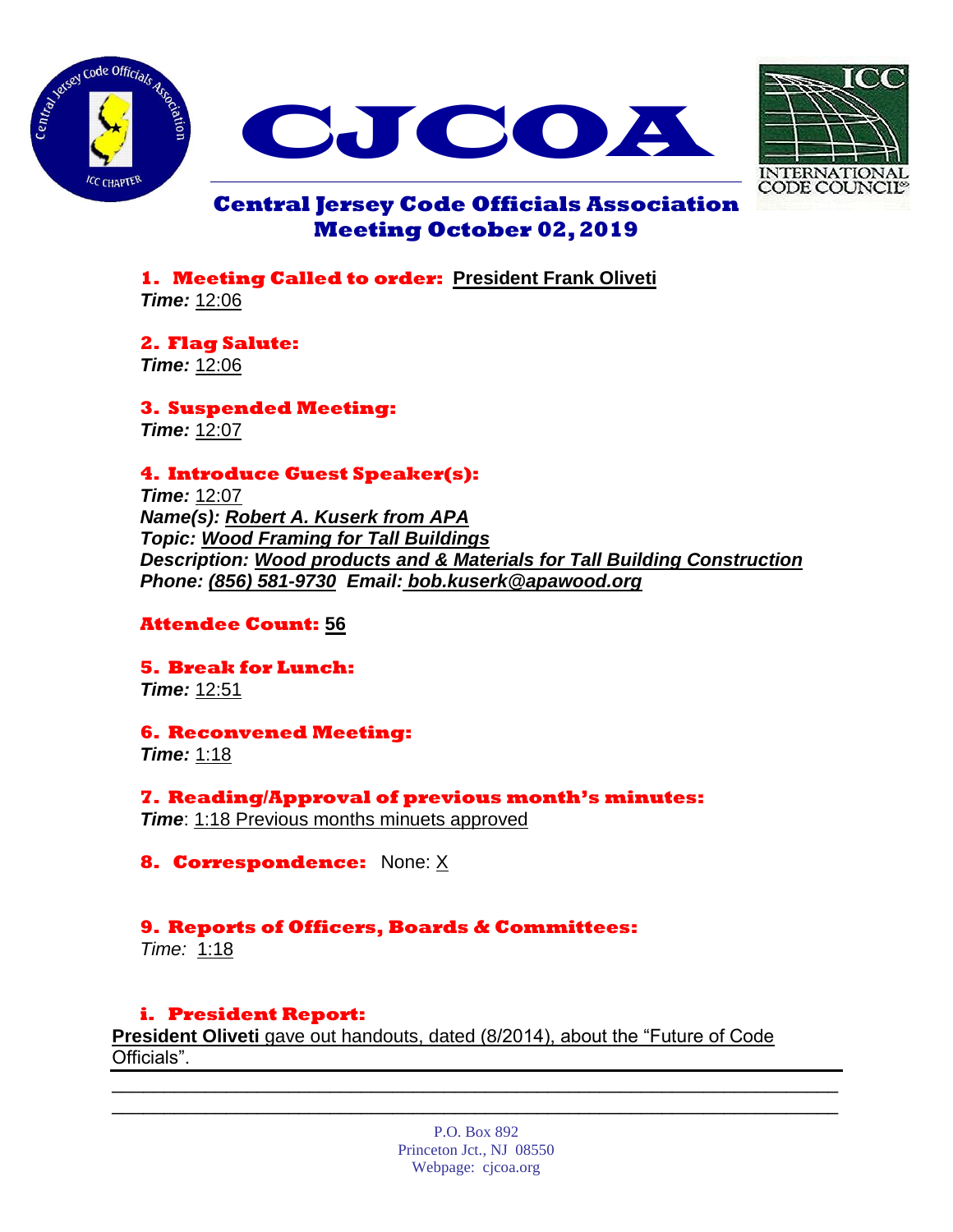## **ii. Vice President Report:**

**Vice President Polino**, talked about the outcome(s) from the Battleship NJ & HOFNOD event.

\_\_\_\_\_\_\_\_\_\_\_\_\_\_\_\_\_\_\_\_\_\_\_\_\_\_\_\_\_\_\_\_\_\_\_\_\_\_\_\_\_\_\_\_\_\_\_\_\_\_\_\_\_\_\_\_\_\_\_\_\_\_\_\_\_\_\_\_\_\_ \_\_\_\_\_\_\_\_\_\_\_\_\_\_\_\_\_\_\_\_\_\_\_\_\_\_\_\_\_\_\_\_\_\_\_\_\_\_\_\_\_\_\_\_\_\_\_\_\_\_\_\_\_\_\_\_\_\_\_\_\_\_\_\_\_\_\_\_\_\_

\_\_\_\_\_\_\_\_\_\_\_\_\_\_\_\_\_\_\_\_\_\_\_\_\_\_\_\_\_\_\_\_\_\_\_\_\_\_\_\_\_\_\_\_\_\_\_\_\_\_\_\_\_\_\_\_\_\_\_\_\_\_\_\_\_\_\_\_\_\_ \_\_\_\_\_\_\_\_\_\_\_\_\_\_\_\_\_\_\_\_\_\_\_\_\_\_\_\_\_\_\_\_\_\_\_\_\_\_\_\_\_\_\_\_\_\_\_\_\_\_\_\_\_\_\_\_\_\_\_\_\_\_\_\_\_\_\_\_\_\_

**\_\_\_\_\_\_\_\_\_\_\_\_\_\_\_\_\_\_\_\_\_\_\_\_\_\_\_\_\_\_\_\_\_\_\_\_\_\_\_\_\_\_\_\_\_\_\_\_\_\_\_\_\_\_\_\_\_\_\_\_\_\_\_\_\_\_\_\_\_\_\_\_\_\_\_\_\_**

## **iii. Secretary's report:** None X **John White**

#### **iv. Treasurers Report: Rich Perlman**

Account in Good Standing.

# **v. Legislative:**

Bill A4788 was approved!

### **vi. Education: Jim Hoey**

Next meeting will talk about concrete repairs

| vii. Membership: | <b>Domenick Carderelli</b>  |
|------------------|-----------------------------|
|                  | Total # of Members 157      |
|                  | Paid Members 124            |
|                  | <b>Associate Members 16</b> |
|                  | Life Members 17             |

**viii. Good & Welfare: Lonnie Baldino** President Olivetti- Foot Surgery (Recovered/Recovering) Rodney Bailey-Kidney\_\_\_\_\_\_\_\_\_\_\_\_\_\_\_\_\_\_\_\_\_\_\_\_\_\_\_\_\_\_\_\_\_\_\_\_\_\_\_\_\_\_\_\_\_\_\_\_\_

## **ix. Code Change Committee:**

- Building: **Mike Rodgers- 2018 Adopted…Sub-code Meeting 11/15/2019 Petition for ordinary work.**
- Electric: **Scott Hasson- None**
- Plumbing: **Thomas Polino- None**
- Fire: **Fred Fritz- None**
- **x. Website: Domenick Carderelli**

P.O. Box 892 Princeton Jct., NJ 08550 Webpage: cjcoa.org